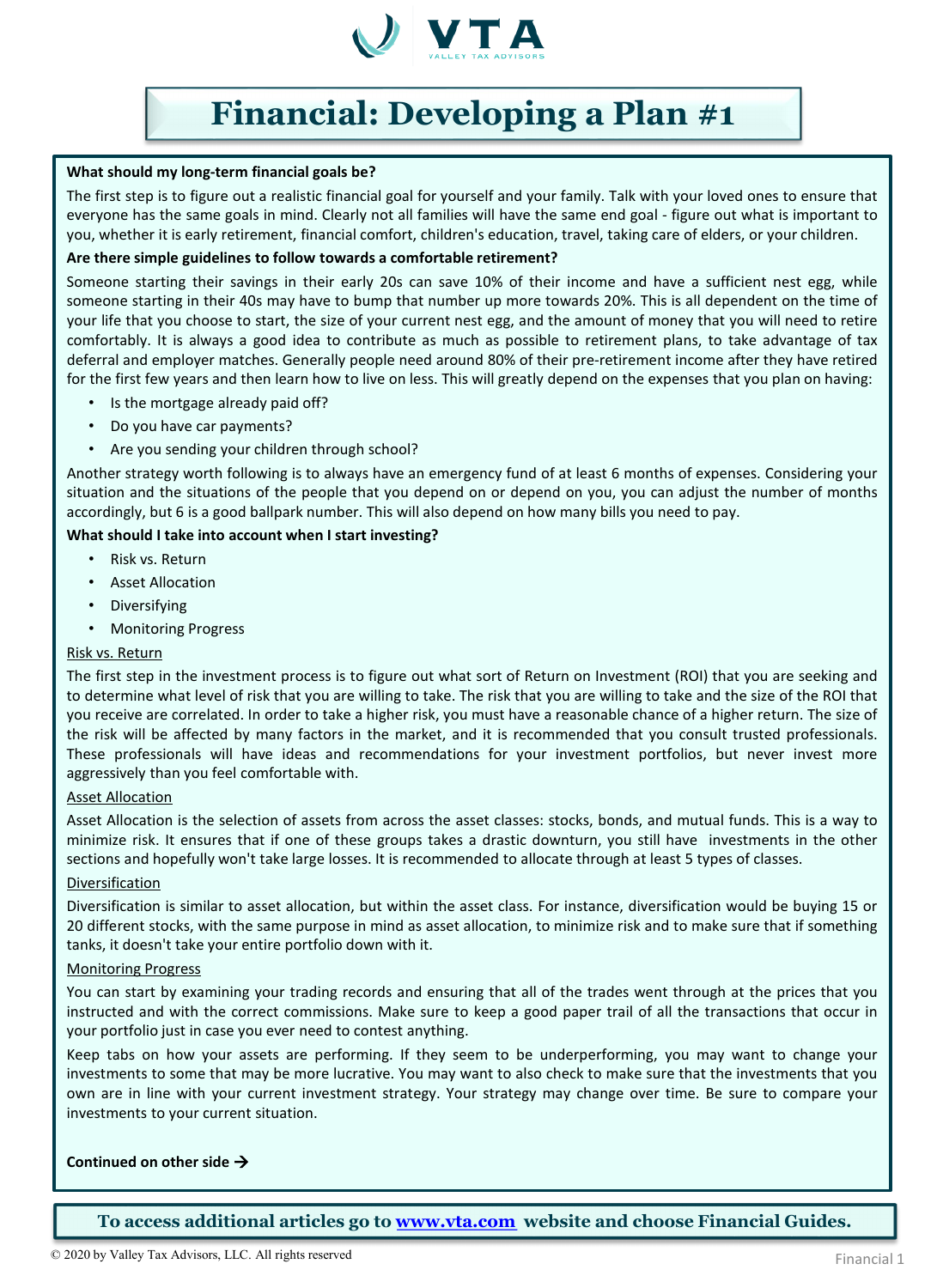

## **What risks will I be exposing myself to by investing?**

There are definite risks to investing but educating yourself can drastically limit your exposure to these risks. When the rate of return is great, the risk usually is as well. Depending on the situation, you may put yourself at risk to lose all of your initial investment. There is a great difference in the liquidity of assets. Some can be sold in moments, and some may take quite a bit of time - take this into consideration when buying. Some may also have penalties for selling early or maturation dates. Investing in a company with little or no history is much riskier than those with a proven track record. The previous performance of a stock doesn't necessarily mean that the stock will follow that pattern. Pay attention to news that pertains to the companies that you hold, information that is released about the companies in the news can seriously affect the values of the investments you hold.

## **How can I avoid taking unnecessary risks?**

- Always trade through your brokerage firm.
- Never make purchases from phone solicitations offering the next hot stock.
- Never send personal checks to a sales rep, always to the company.
- Always receive your monthly statements to double check that everything is correct and that there are no irregular charges.
- If any sales representatives attempt anything that seems out of place, contact the branch manager of the company.

## **What factors should I consider before making a stock investment?**

- Is this investment too risky for me?
- Do I feel comfortable with this investment?
- Do I have any moral conflict with what the business provides?
- Is this investment registered with the SEC?
- What sorts of fees are associated with this investment? Does it have a load that could possibly cancel out the earnings that you would receive?
- How liquid is the investment? Could I sell this quickly?
- What would need to happen in order to profit from this investment?

## **What factors should I consider before making a mutual fund investment?**

- How has this fund performed previously?
- Is there a load? What fees are associated?
- How often will they produce statements?
- What does the fund invest in?
- Are there any specific risks related to this investment?

#### **What investment pitfalls should I be on the lookout for?**

- Don't invest emotionally**.** It is better to keep a moderate controlled approach to investing as opposed to constantly chasing the jackpot which can be dangerous.
- Don't trust tips**.** If you aren't the head of a large investment firm, by the time a tip reaches you, it is probably too late.
- Pay attention to your investments**.** Stay involved with what your investments are doing, don't rely solely on others helping you.
- Reevaluate**.** Your financial situation may change over the course of time, be sure that all of your investments are still appropriate.

#### **How should I allocate my IRA investments?**

IRAs are just like any other investment - you should take into consideration how much risk you are willing to take on and act accordingly.

For people who are more risk-averse, fixed short-term investments could be more fitting.

Be careful about investing in municipal bonds - by doing so you will sacrifice return that would convert tax free income into taxable income.

## **Continued on card 3**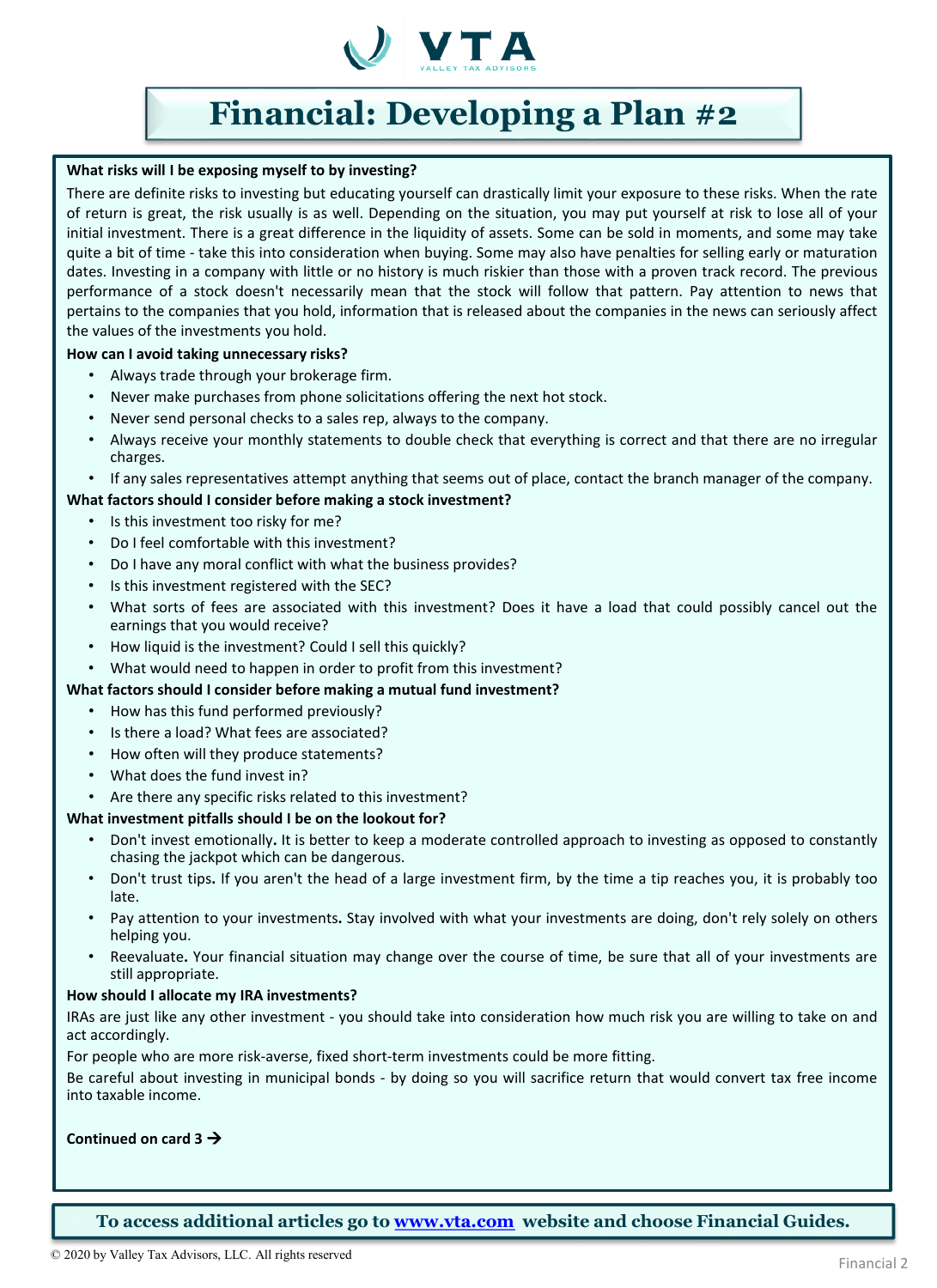

#### **What are derivatives and options?**

Derivatives are investments whose values derive from the security which they are based on. Options can be useful in making a portfolio less risky. Derivatives can also be futures contracts or swap agreements. Stock options are a contract that allows one to sell or buy 100 shares of stock at a given price and in a specific time frame. These can be traded on numerous exchanges. When an option is bought, an investor will buy a premium, which is the commission plus the price of the option. If an investor is to buy a "call" option, they are predicting that the price of the security will increase before the option period expires; on the other hand, if the investor buys a "put" option, then they are predicting that the price will decrease. This can be a useful tool in an investment portfolio, but not recommended for beginners, if you are interested in trading options, be sure to do your homework.

**What are the biggest mistakes investors make?** Some of the biggest mistakes that investors make are the following:

Starting Too Late - The time to start is now. The power of compound interest is astounding; the earlier you take advantage the more it will work for you. If you start out earlier, you can start with less, invest less and still end up making more than if you started out later.

Paying High Fees - Broker's commissions can negate all of the hard-earned interest that you have accumulated. Don't let this happen to you; pay attention to what you are being charged. The more you pay, the less you keep.

Investing Emotionally - Successful investing consists of planning and reason. Once emotion gets involved, it can ruin all of the planning and reason that you had used to construct your investment strategy. Keep using the strategies that have consistently made people rich over the years, and don't look to follow the new and exciting strategies that haven't yet stood the test of time.

Using a One-Size-Fits-All Plan - Your individual needs should trump any ideas of blindly following any plan. Keep an account of how much risk you are willing to take, and what your time frame is. Your portfolio should match your needs.

Not Taking Taxes Into Consideration - The net profits from stocks are taxable as capital gains. Being in a tax-deferred investment account will stop this from eating away at your savings.

Overly Risky Investing - Being extremely risky can pay off big time, but it can also leave you with a diminished nest egg if you gamble wrong. There are many great investments that offer decent returns without putting your funds in excessive danger.

**What is the difference between Cumulative vs. Annualized Return?** Annualized return is the return on investment received that year. Cumulative return is the return on the investment in total. For instance, the money gained in the first year of an investment would be the annualized return. The total return of investment accumulated at the end of the second year would be the cumulative return.

**What is the Rule of 72?** The rule of 72 is a quick way to calculate how long it will take your investments to double at different interest rates. Take the rate of yearly return on your investment and divide 72 by that number. The result is the number of years it will take for you to double your investment.

**What is significance of total return?** The total return is the amount of money that a fund makes after reinvesting and receiving dividends. This will deliver the most benefit from the compounding interest. The total return is a way to accurately gauge the real return on investment that you will get with a mutual fund.

**What is a yield?** The yield is the amount paid annually by an investment. The yield is most commonly a percentage of the market price of an investment, which does not take into account the appreciation. Since money market funds and certificates of deposit don't fluctuate like stocks and bonds do, the yield would be the same as the total return.

**What is an annuity?** An annuity is an insurance contract; the insurance company invests in stocks and bonds on behalf of the purchaser with the tax deferred money. When the purchaser turns 65, the purchaser will begin to receive payments, which will fluctuate with the prices of the underlying securities. An annuity will guarantee that the purchaser will receive payments until their death. Annuity contracts will often carry various charges which vary from one company to another and would be worth reading before purchasing. Since these are not securities, they are not regulated by the SEC.

## **What do I need to beware of when investing in an annuity?**

You will not be able to withdraw any of the money in an annuity during its tax deferred growth period without incurring large fees. You will be charged 10% for tax code and the insurance will usually charge "surrender charges" on top of that.

**Continued on card 4**